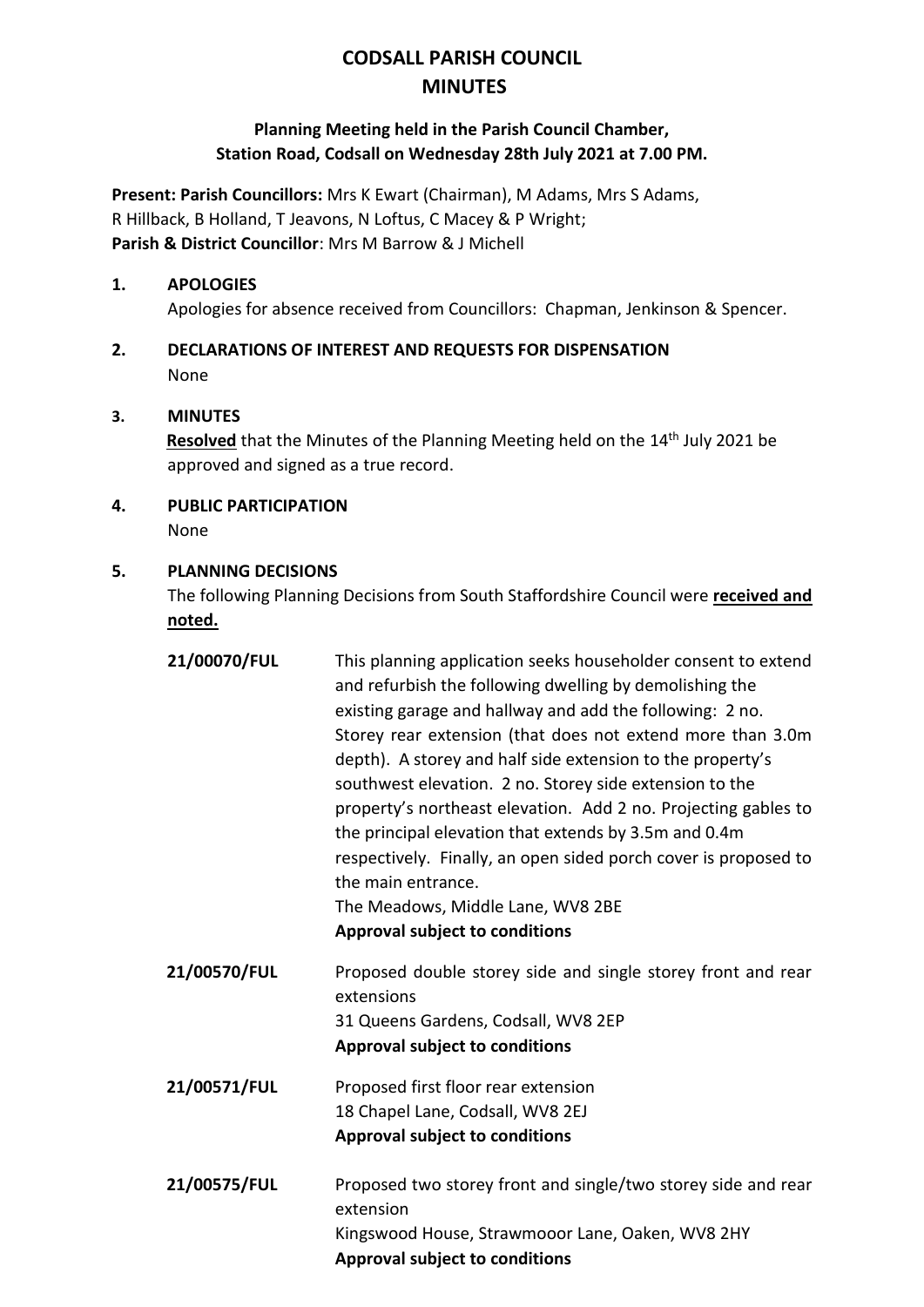| Single storey rear extension<br>2 Bushell Close, Codsall, WV8 1HJ<br><b>Certificate of lawfulness granted</b>                                                                       |
|-------------------------------------------------------------------------------------------------------------------------------------------------------------------------------------|
| Vary the approved house types for plots 1-4 and amend the<br>location of the garages for plots 5 and 6<br>The Bungalow, Popes Lane, WV6 8TX<br>Application approved with conditions |
| Proposed rear extension                                                                                                                                                             |
| 30 Broadway, Codsall, WV8 2EL                                                                                                                                                       |
| <b>Approval with conditions</b>                                                                                                                                                     |
| Proposed single storey side/rear extension and new porch and<br>canopy to frontage<br>6 Birches Avenue, Codsall, WV8 2JG<br><b>Approval subject to conditions</b>                   |
|                                                                                                                                                                                     |

**APPEAL DECISION by the Planning Inspectorate** APP/C3430/C/21/327628 Summer Leys, Strawmoor Lane, Oaken, WV8 2HY 17/00373/UNDEV Erection of timber carport **Appeal dismissed and the enforcement notice upheld**

#### **6. PLANNING APPLICATIONS**

**Resolved** that the following recommendations be made to South Staffordshire Council:

| 21/00590/REM  | Condition 3                                                                                                                                                   |
|---------------|---------------------------------------------------------------------------------------------------------------------------------------------------------------|
|               | $B$ – scale, height, width, length overall appearance facing<br>materials in relation to their surroundings                                                   |
|               | $C$ – aspects of a building or place to determine the visual<br>impression                                                                                    |
|               | $E$ – landscaping – hard and soft landscaping. The outline<br>application included an environment impact assessment                                           |
|               | The Poplars, Strawmore Lane, Oaken, WV8 2HY                                                                                                                   |
|               | Refusal on the following grounds: Condition 3 to be retained<br>on the basis to minimise the environmental impact which<br>was the reason they first imposed. |
| 21/00638/TREE | Section 211 Conservation Area Notification. Beech - reduce                                                                                                    |

crown by 50% and crown lift to 3.5m above ground level 43 Station Road, Codsall, WV8 1BY **Councillors would like to defer the recommendation on this application to South Staffordshire Council's Arboricultural Officer**